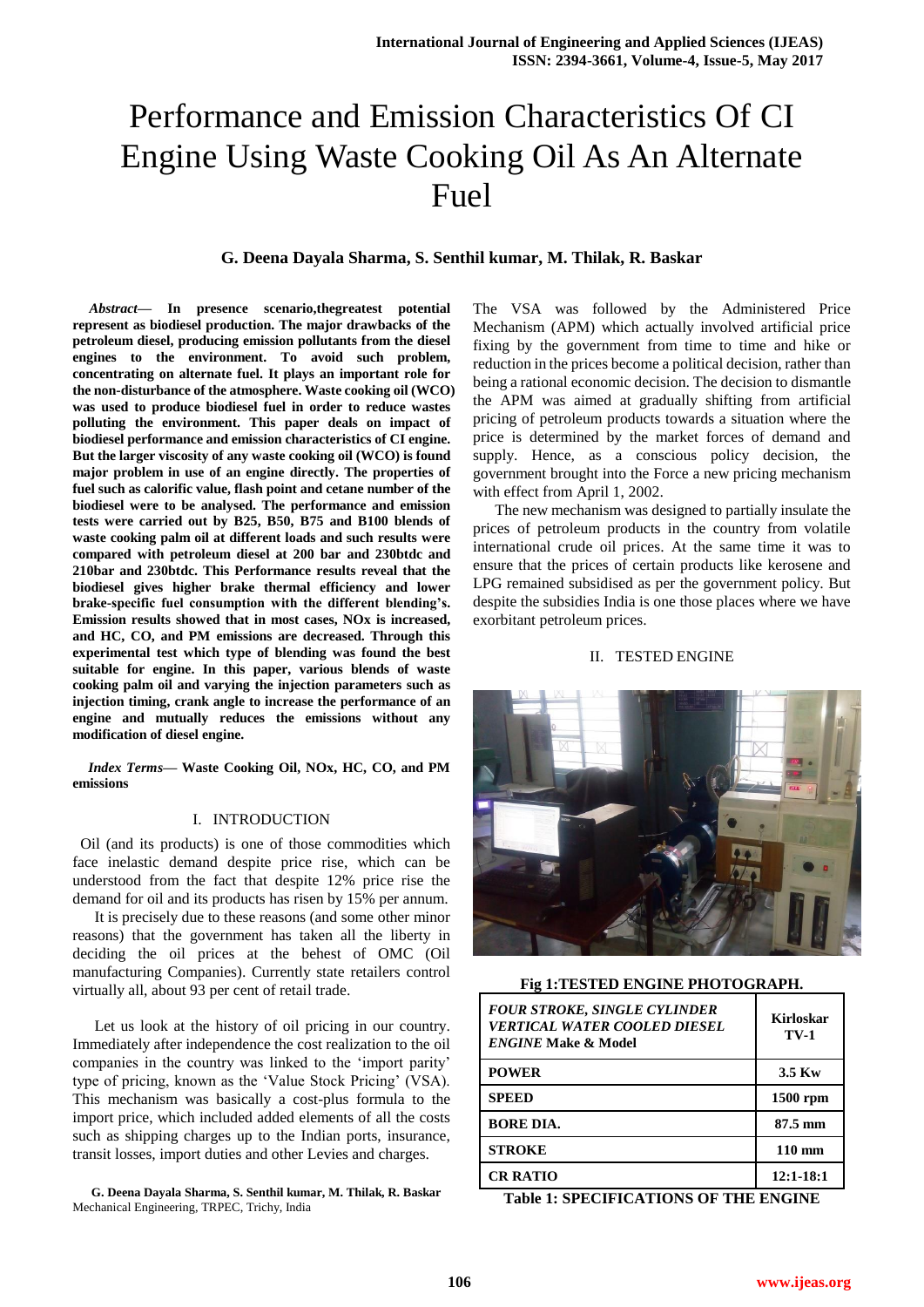| <b>PROPERTIES</b>                      | <b>DIESEL</b> | WASTE<br><b>COOKING OIL</b> |
|----------------------------------------|---------------|-----------------------------|
| Density at 15 °C, g/cm <sup>3</sup>    | 0.822         | 0.8835                      |
| Viscosity at 40 °C, mm <sup>2</sup> /s | 3.4           | 5.02                        |
| Flash point, <sup>o</sup> C            | 71            | 150                         |
| <b>Cetane Number</b>                   | 15            | 51                          |

**Table 2: PROPERTIES OF WASTE COOKING OIL BIODIESEL & DIESEL**

#### TRANSESTERIFICAION

Animal and plant fats and waste cooking oils are composed of [triglycerides,](https://en.wikipedia.org/wiki/Triglyceride) which are [esters](https://en.wikipedia.org/wiki/Ester) formed by the reactions of three free [fatty acids](https://en.wikipedia.org/wiki/Fatty_acid) and the dihydric alcohol, [glycerol.](https://en.wikipedia.org/wiki/Glycerol) In the trans esterification process, the added alcohol (commonly, [methanol](https://en.wikipedia.org/wiki/Methanol) or [ethanol\)](https://en.wikipedia.org/wiki/Ethanol) is [deprotonated](https://en.wikipedia.org/wiki/Deprotonation) with a base to make it a stronger [nucleophile.](https://en.wikipedia.org/wiki/Nucleophile) As can be seen, the reaction has no other inputs than the triglyceride and the alcohol.

Under normal conditions, this reaction will precede either exceedingly slowly or not at all, so heat, as well as catalysts [\(acid](https://en.wikipedia.org/wiki/Acid) and/or [base\)](https://en.wikipedia.org/wiki/Base_(chemistry)) will utilized to speedup the [reactions](https://en.wikipedia.org/wiki/Chemical_reaction). Consumption of acid or base are not used by the trans esterification reaction, thus they are not reactants, but catalysts. Common catalysts for trans esterification include [sodium hydroxide,](https://en.wikipedia.org/wiki/Sodium_hydroxide) [potassium hydroxide,](https://en.wikipedia.org/wiki/Potassium_hydroxide) and [sodium](https://en.wikipedia.org/wiki/Sodium_methoxide)  [meth oxide.](https://en.wikipedia.org/wiki/Sodium_methoxide)

Almost all biodiesel is produced from virgin vegetable oils using the base-catalysed technique as it is the low cost process for treating waste cooking oils, require only low pressures and temperature and producing over 98% conversion [yield](https://en.wikipedia.org/wiki/Yield_(chemistry)) (provided the initial oil moisture is low and free fatty acids). However, the production of biodiesel from other sources is much slower.

Since it is the predominant method for commercial-scale production, only the base-catalysed trans esterification process described below.

Triglycerides are reacted with an alcohol such as ethanol to give ethyl esters of fatty acids and glycerol .



**Figure 2. R 1 , R<sup>2</sup> , R<sup>3</sup> : [Alkyl group](https://en.wikipedia.org/wiki/Alkyl_group)**

# III. BIODIESEL PREPERATION

Biodiesel was prepared by taking one litre of waste cooking palm oil and such oil was heated at a constant temperature of 60º c. Then 2gms of KOH was mixed with 250 ml of methanol and the mixture was added to the preheated waste cooking palm oil and the solution was stirred at speed of 400 RPM and heated at a constant temperature of 60º C for 2 hrs. After that the solution was kept in a stagnant condition to separate the biodiesel and glycerine for 3 days. Then the biodiesel was washed with distilled water to remove the excess methanol, KOH. The biodiesel yield was about 85%.

# IV. PERFORMANCE AND EMISSION ANALYSIS

Preparation of WCPO biodiesel was tested in the C.I. Engine in the blending ratio of B25, B50, and B75, B100 at CA 23 º btdc&200 bar injection pressure, and CA 23º btdc&210 barof injection pressures, and CA 23º btdc at a constant speed of 1500 RPM.

#### V. RESULTS & DISCUSSION

The analysisofperformance and emission for a CI engine at various loads using WCPO biodiesel and its various blends was carried out at 200 bar&23ºbtdc and 210 bar &23ºbtdc. The results were discussed below.

# *5.1. Performance Analysis at200 bar & 23º btdc 5.1.1 SpecificFuel Consumption (SFC)*

The Specific fuel consumption decreases with increase in load. The SFC for biodiesel and its blends were lower than diesel at all loads. The minimum SFC (0.26Kg/Kw-hr) was observed at B100 which was slightly lower than that of diesel (0.28Kg/Kw-hr) at full load.

The decreasing of Specific fuel consumption with increase of load. The biodiesel SFC's and its blends were lower than diesel atall loads. The minimum SFC (0.26Kg/KW-hr) of B100was made observation and which was slightly lower than the diesel (0.28Kg/KW-hr) at full load.



**Figure 3. LOAD VS SFC AT 200 BAR & 23º BTDC**

5.1.2. Brake Thermal efficiency (BTE) The higher brake thermal efficiency 34.33% for diesel at 100 % load andthe maximum brake thermal efficiency 32.64% for B100 at full load among the biodiesel blends were observed.



**Figure 4. LOAD VS BTHEFF AT 200 BAR & 23º BTDC**

The calculations of TFC, SFC, and Brake thermal efficiency were note in the graphs. The emission analysis were also been calculated by connecting the exhaust line with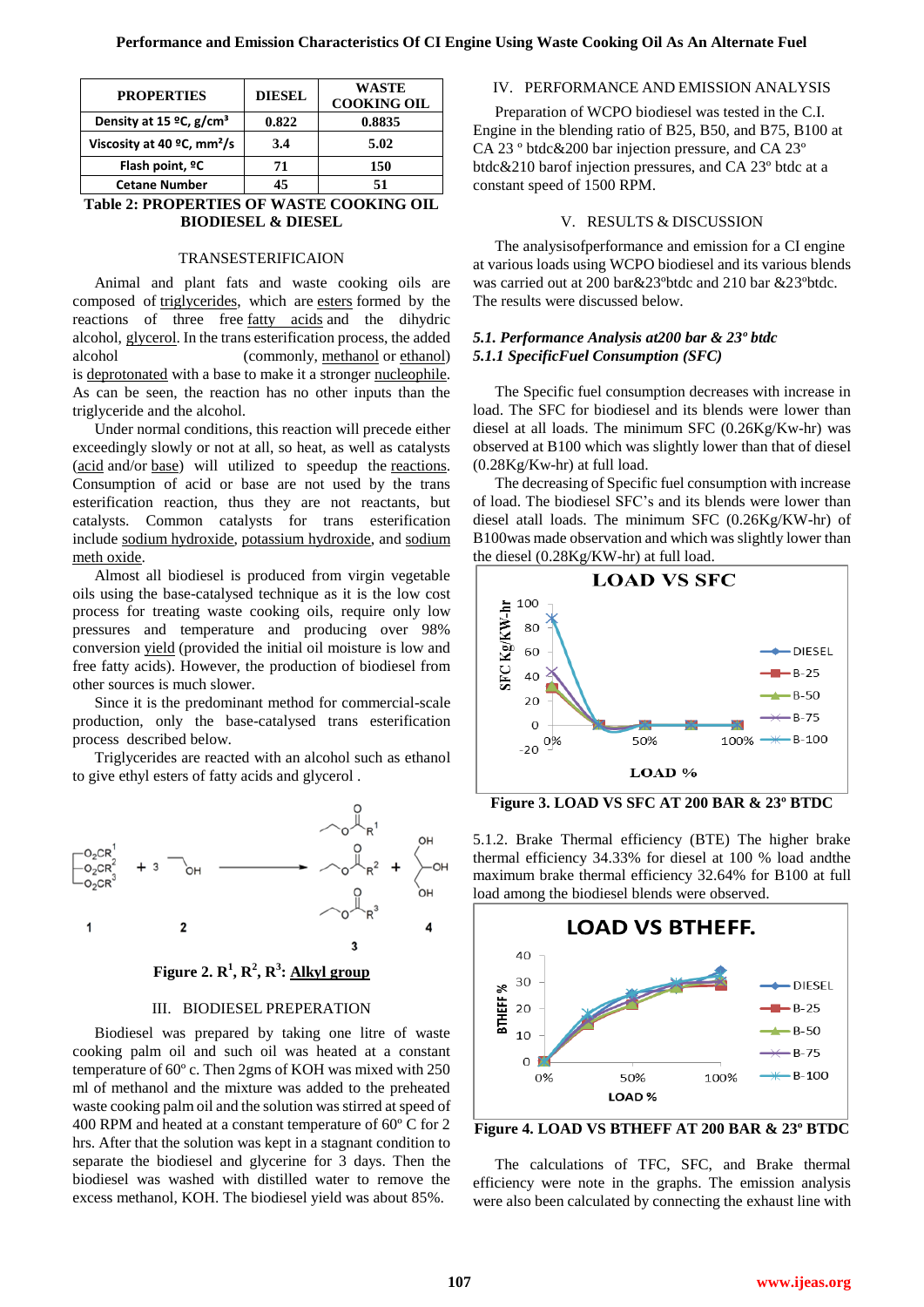## **International Journal of Engineering and Applied Sciences (IJEAS) ISSN: 2394-3661, Volume-4, Issue-5, May 2017**

a five gas analyzer and a smoke meter and the values of CO,HC,CO<sub>2</sub>,O<sub>2</sub>,NO<sub>x</sub> and smoke density were noted

# *5.2.Emission Analysisat200 bar & 23º btdc 5.2.1. Carbon Monoxide (CO)*

The CO emission was lower for biodiesel and its blends than diesel at all loads. The minimum CO 0.073 % emission for B75 was noted.



**Figure5.LOAD VS CO AT 200 BAR & 23º BTDC**

*5.2.2. Hydro Carbon (HC)* The HC emission was found to be higher for biodiesel and its blends than that of the diesel fuel. The maximum HC emission (68 PPM) was noted for B100 at full load.



**Figure 6.LOAD VS HC AT 200 BAR & 23º BTDC**

5.2.3. Oxides of Nitrogen (NO ) The maximum NO emission of biodiesel and its blends was higher than that of diesel for all loads. The maximum  $NO<sub>x</sub>$  emission (1100 PPM) for B75 at full load was observed.



*5.3. Emission Analysis at 210bar&21 º btdc 5.3.1. Carbon-di-oxide (CO2)* 

The maximum  $CO<sub>2</sub>$  emission (0.79%) was observed for B50. It was higher for diesel than biodiesel and its blends.



**Figure8. LOAD VS CO<sup>2</sup> 210 BAR & 21<sup>0</sup> BTDC**

**5.3.2. Oxygen (O2)** The maximum O2 emission of biodiesel and its blends was higher than that of diesel for all loads. The maximum O2 emission for B100 at full load was observed.



**Figure 9.LOAD VS O<sup>2</sup> AT 200 BAR & 23º BTDC**

#### VI. CONCLUSION

While completion of engine experimental test, the following conclusion were analysed from various parameters .

The maximum brake thermal efficiency in 200 Bar & 23<sup>0</sup>btdc, 34.33% for diesel at maximum load and the maximum brake thermal efficiency 32.64% for B100 at maximum load among the biodiesel blends were observed.

Brake Thermal efficiency (BTE) The higher brake thermal efficiency 34.33% for diesel at 100 % load and the maximum brake thermal efficiency 32.64% for B100 at full load among the biodiesel blends were observed.

The Specific fuel consumption decreases with increase in load. The SFC for biodiesel and its blends were lower than diesel at all loads. The minimum SFC (0.26Kg/KW-hr) was observed at B100 which was slightly lower than that of diesel (0.28Kg/KW-hr) at full load.

The maximum NO<sub>v</sub> emission of biodiesel and its blends was higher than that of diesel for all loads. The maximum NO emission (1070 PPM) for B75 at full load was observed. The  $CO$  emission was lower for biodiesel and its blends than diesel at all loads. The minimum CO 0.073 % emission for B75 was noted.

The HC emission was found to be higher for diesel and its blends than that of the diesel fuel. The minimum HC emission (49 PPM) was noted for B75 at full load.